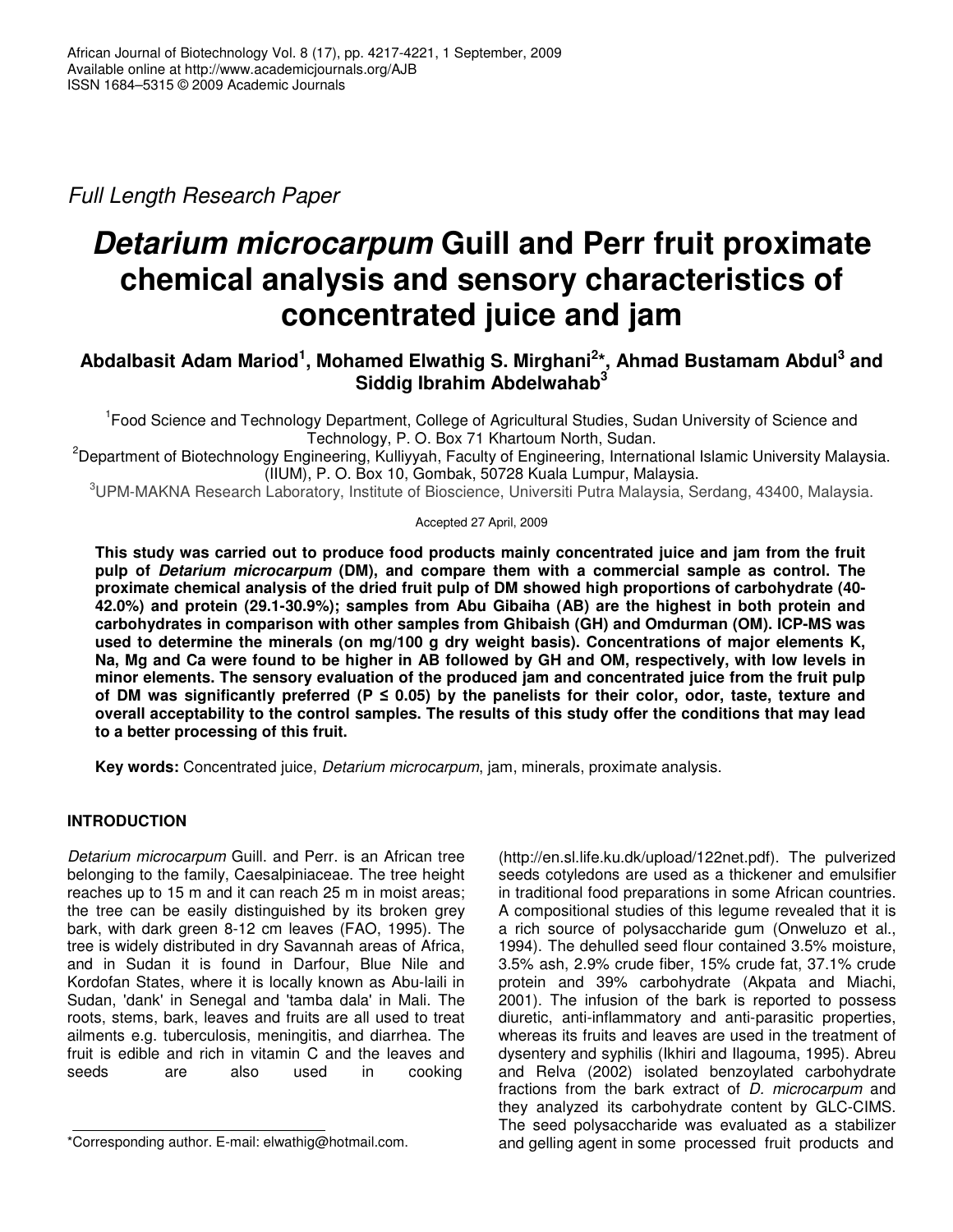were highly acceptable and had good storage stability during two months at ambient storage (Onweluzo et al, 1999).

The fruit of *D. microcarpum* had the highest total phenolic, flavonoid and antioxidant values between fourteen wild edible fruits from Burkina Faso (Meda et al., 2008). Foods are concentrated because the concentrated forms have become desirable components of diet in their own right. Thus, fruit juices plus sugar with concentration become jelly (FAO, 1992). The most common concentrated fruit and vegetable products include items as fruit and vegetable concentrated juices and jams (FAO, 1997). Concentrated juice and jam provide an abundant source of sugars, vitamins, minerals, fiber and some phytochemicals. They are so important in the diet especially for Sudanese school children living in towns, where mothers used to provide their children with jam sandwich.

Knowledge of physico-chemical characteristics of the final products is essential for conception and equipment size and process. Sensory evaluation is also important for the selection of the most suitable fruit for making the most appreciated jam and juice by consumers.

This paper reports on value addition to *D. microcarpum* through characterization of the raw material. Then, the study of the sensory properties of jam and concentrated juice, prepared in our laboratories, was considered. This would be helpful to the industry to design new food products, machinery and quality control. Sensory properties of the prepared concentrated juice and jam were evaluated and compared with those of Rozana juice and Saeed jam (the most consumed in Sudan), in order to test the consumer reaction to this new products.

# **MATERIALS AND METHODS**

#### **Samples, solvents and reagents**

All solvents used were of analytical grade. n-hexane, methanol, chloroform, petroleum-ether, high quality pectin and citric acid were obtained from Prime for scientific services, Khartoum, Sudan. HCl, NaOH,  $HNO<sub>3</sub>$ , H<sub>2</sub>O<sub>2</sub> Suprapur grade (Merck, Darmstadt, Germany), commercial Rozana concentrated juice and Saeed jam were purchased from local supermarket in Khartoum north, Sudan

Three homogeneous *D. microcarpum* samples were obtained from three different localities- Ghibaish (GH), Abu Gibaiha (AB) and Omdurman (OM), respectively

#### **Moisture content**

A clean crucible was dried to a constant weight in air-circulated oven at 105°C. A known weight of the seed sample was placed in the crucible and dried in the oven at 105°C to constant weight for 2 h. The crucible and its content were cooled in a desiccator and weighed. The moisture content was calculated and expressed in percentage following the standard methods of the Association of Official Analytical Chemists (1990).

#### **Fat content**

Crude fat in the seed sample was determined by extraction with anhydrous diethyl ether in a Soxhelt apparatus following the standard methods of the Association of Official Analytical Chemists (1990).

#### **Ash and organic matter content**

A crucible was pre-heated in a muffle furnace at 500°C, cooled in desiccator and weighed. 2 g of the sample was transferred into the crucible and weighed. The crucible and its content were kept in the muffle furnace at 525°C until white ash was obtained after twelve hours. The organic matter content was calculated by subtracting the percent ash content from 100 following the standard methods of the Association of Official Analytical Chemists (1990).

#### **Protein content**

2 g ground sample was weighed into a 300 cm<sup>3</sup> Kjeldahl digestion flask and few antidumping granules (1.0g of  $K_2SO_4$  and anhydrous CuS0<sub>4</sub>) were added to the flask. 25  $\text{cm}^3$  of concentrated sulphuric acid (98% w/w) was added. The flask was fixed on the Kjeldahl digestion jack and heated slowly at first until frothing subsides and then vigorously with occasional rotation, conical flask was titrated with 0.1 mol hydrochloric acid, and an estimate of the crude protein content was calculated by multiplication of the organic nitrogen content by a factor of 6.25. The percentage protein was calculated following the standard methods of the Association of Official Analytical Chemists (1990).

The three different samples (AB, GH and OM) were analyzed in triplicate. Total carbohydrate content was calculated from the difference.

# **Mineral analysis**

Two replicate aliquots (500 mg) from each of the dried, powdered fruit pulp of *D. microcarpum* were weighed, then wet-ashed by refluxing overnight with 15 ml of concentrated HNO<sub>3</sub> and 2.0 ml of 70% HCIO<sub>4</sub> at 150°C. The samples were dried at 120°C and the residues were dissolved in 10 ml of 4.0 N  $HNO<sub>3</sub>$ -1%  $HClO<sub>4</sub>$  solution. The mineral content of each sample solution was determined following the standard methods of the Association of Official Analytical Chemists (1990) by an Agilent Technologies 7500c inductively coupled plasma mass spectrometry (ICP-MS) system (Agilent Technologies, Wilmington). Wavelengths used for the tested minerals were: aluminum (Al), 396.152; calcium (Ca), 393.366; cadmium (Cd), 226.502; chromium (Cr), 206.149; cobalt (Co), 238.892; copper (Cu), 224.700; iron (Fe), 239.562; lead (Pb), 220.353; magnesium (Mg), 279.553; manganese (Mn), 257.610; nickel (Ni), 221.647; potassium (K), 766.490; zinc (Zn), 213.856. The mineral contents of the samples were quantified against standard solutions of known concentrations which were analyzed concurrently.

#### **Extraction of cellular juice from fruit**

The dried mature fruits of *D. microcarpum* were thoroughly washed under running tap water, dried in oven at 40ºC for 4 h, corticated manually to get rid of the inside hard seeds. The obtained dried pulp was ground to pass through 0.5 mm sieve by a grinding mill (Petra electric, Burgau, Germany) and then extracted by water at room temperature, filtered using normal filter.

#### **Juice concentration**

The concentrated juice was obtained by putting the extract in an open kettle which was heated by electric heater. Enough amounts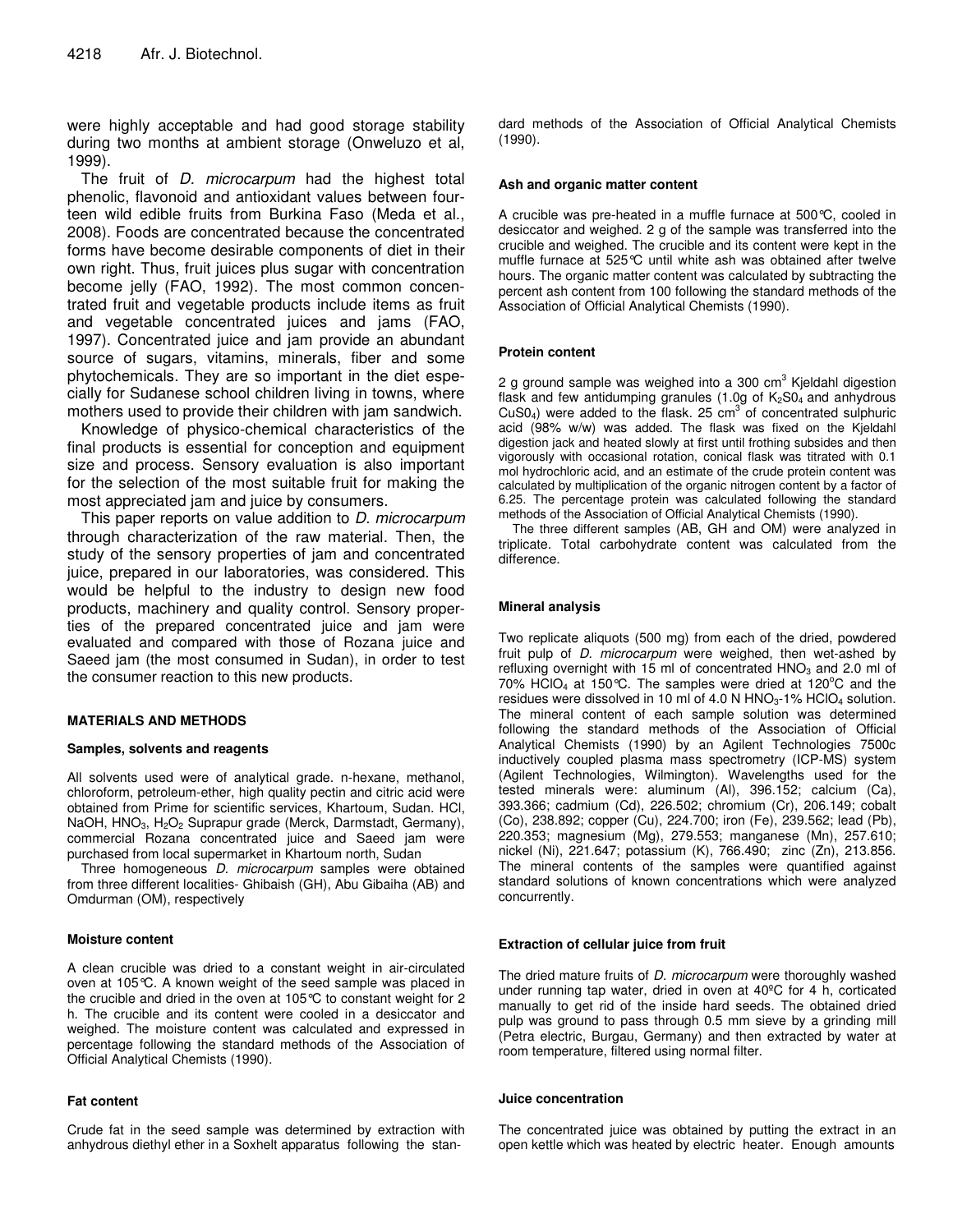| <b>Parameter</b> | <b>Ghibaish</b>              | Abu-Gibaiha                   | Omdurman                     |
|------------------|------------------------------|-------------------------------|------------------------------|
| Protein          | 29.4 $\pm$ 0.4 $^{\circ}$    | $30.0 \pm 0.4$ <sup>a</sup>   | 29.6 $\pm$ 0.5 $^{\circ}$    |
| Moisture         | 5.74 $\pm$ 0.12 <sup>a</sup> | 5.54 $\pm$ 0.15 <sup>a</sup>  | 5.55±0.42 $a$                |
| Fat              | $1.59 \pm 0.21$ <sup>b</sup> | 1.41 $\pm$ 0.25 $\degree$     | 1.71 $\pm$ 0.23 $^{\rm a}$   |
| Fiber            | 19.05±0.28 <sup>b</sup>      | 18.15 $\pm$ 0.26 $\degree$    | 20.39±0.06 <sup>a</sup>      |
| CHO <sup>*</sup> | 41.62 $\pm$ 0.31 $^{\circ}$  | 42.21 $\pm$ 0.42 <sup>a</sup> | 40.15 $\pm$ 0.35 $\degree$   |
| Ash              | $2.60 \pm 0.12$ <sup>a</sup> | $2.49\pm0.13^{b}$             | $2.69 \pm 0.14$ <sup>a</sup> |

**Table 1.** Proximate chemical analysis of *Detarium microcarpum* fruit pulp (%).

All values given are means of three determinations, values followed by different superscript letters are significantly different (P < 0.05).

\*Total carbohydrates were calculated by difference.

of refined white sugar and 0.3-0.5% citric acid were added to the open kettle; mixing and heating was started gradually up to 80ºC. The concentration was stopped when the mixture reached 56% of total soluble solids measured by refractometer (Bellinghan and Stanley Ltd., Tunbridge Wells, UK) (FAO, 1995). High temperatures and long concentration times were avoided in order to reduce or eliminate damage. Thickening and burn-on of product to the kettle wall was also avoided as these gradually lower the efficiency of heat transfer and slow the concentration process. The procedure and formula used are similar to that used in commercial product. The obtained concentrated juice was kept in dry clean plastic jars and stored at -3ºC.

#### **Jam processing**

After sorting, the dried fruits were corticated manually to get rid of the inside hard seeds, the obtained dried pulp (flesh) was washed and air dried over four hours before grinding. The obtained dried grinded flesh was boiled in water (1:1; w/w) for 15 min. About 540 g of sucrose and 50 g of pectin (as stabilizer) were added to 1 kg of dried flesh. Samples were cooked to about 65 Brix in an open kettle, with manual stirring. Soluble solids content (Brix) was determined using an Abbe refractometer (Bellinghan and Stanley Ltd., Tunbridge Wells, United Kingdom) at 25ºC (AOAC, 1990). The pH was adjusted at the end of cooking to  $4.0 \pm 0.1$  with a citric acid solution (10%; w/v). Then, the jam (after reaching 65 Brix) was poured into glass jars (250 g) with screw caps and sterilized using steam at 90ºC for 15 min. The procedure and formula used are similar to that used in commercial product. Samples were immediately cooled to room temperature and stored at 4ºC prior to physico-chemical and sensory analysis and at ambient temperature for color stability.

#### **Sensory evaluation**

The samples (concentrated juice and jams) were presented in a perfectly homogeneous way, i.e. identical conditions of conservation, preparation and presentation. The samples were presented in an anonymous way with a simple coding of three numbers. Juices and jams were evaluated for texture, color, taste and odour. The mean value of these sensory properties was evaluated as overall acceptability. The samples were evaluated based on a five point hedonic scale, where one represented ''disliked extremely" and five represented ''liked extremely" (Larmond, 1982). Hedonic evaluation was done by an untrained panel consisting of 24 subjects (14 males and 10 females) from the students and the staff members of the Food Science and Technology Department, Sudan University of Science and

Technology (Khartoum North, Sudan). *D. microcarpum* dried fruit concentrated juice and jams were compared with the most consumed concentrated juice (Rozana from Saeed food factory) and jam (Saeed jam) in Sudan, in order to predict the acceptance of the *D. microcarpum* juices and jams by consumers.

#### **Statistical analysis**

Analytical values were determined, using three independent determinations. Values of different parameters were expressed as the mean  $\pm$  standard deviation ( $\pm$ SD). Student's t-test, at the level of P < 0.05, was applied to data to establish significance of difference between the samples. Statistical analyses were performed using the statistical program Statgrafics<sup>®</sup> (Statistical Graphics System version 4.0, 1989).

# **RESULTS AND DISCUSSION**

# **Proximate chemical analysis**

The results of the proximate analyses presented in Table 1 show that *D. microcarpum* (DM) fruit pulp has high proportions of carbohydrate (40-42.0%) and protein (29.1-30.9%); samples from Abu Gibaiha (AB) are the highest in both protein and carbohydrates in comparison with other samples from Ghibaish and Omdurman. Environmental factors, such as climate, soil may affect as Abu Ghibaiha is rich savannah with heavy clay soil while Ghibaish is poor savannah with sandy soil and Omdurman is desert with sandy soil. The carbohydrates content will be useful because it will enrich any diet where high carbohydrates content is of paramount importance. Consistent tendencies toward lower crude protein, and lower carbohydrate contents were observed in OM sample compared to other samples. With the finding that the carbohydrates content is high, it encourage using fruit of DM in concentrated juice and jam processing.

# **Mineral analysis**

Minerals analyses are essential to guarantee the quality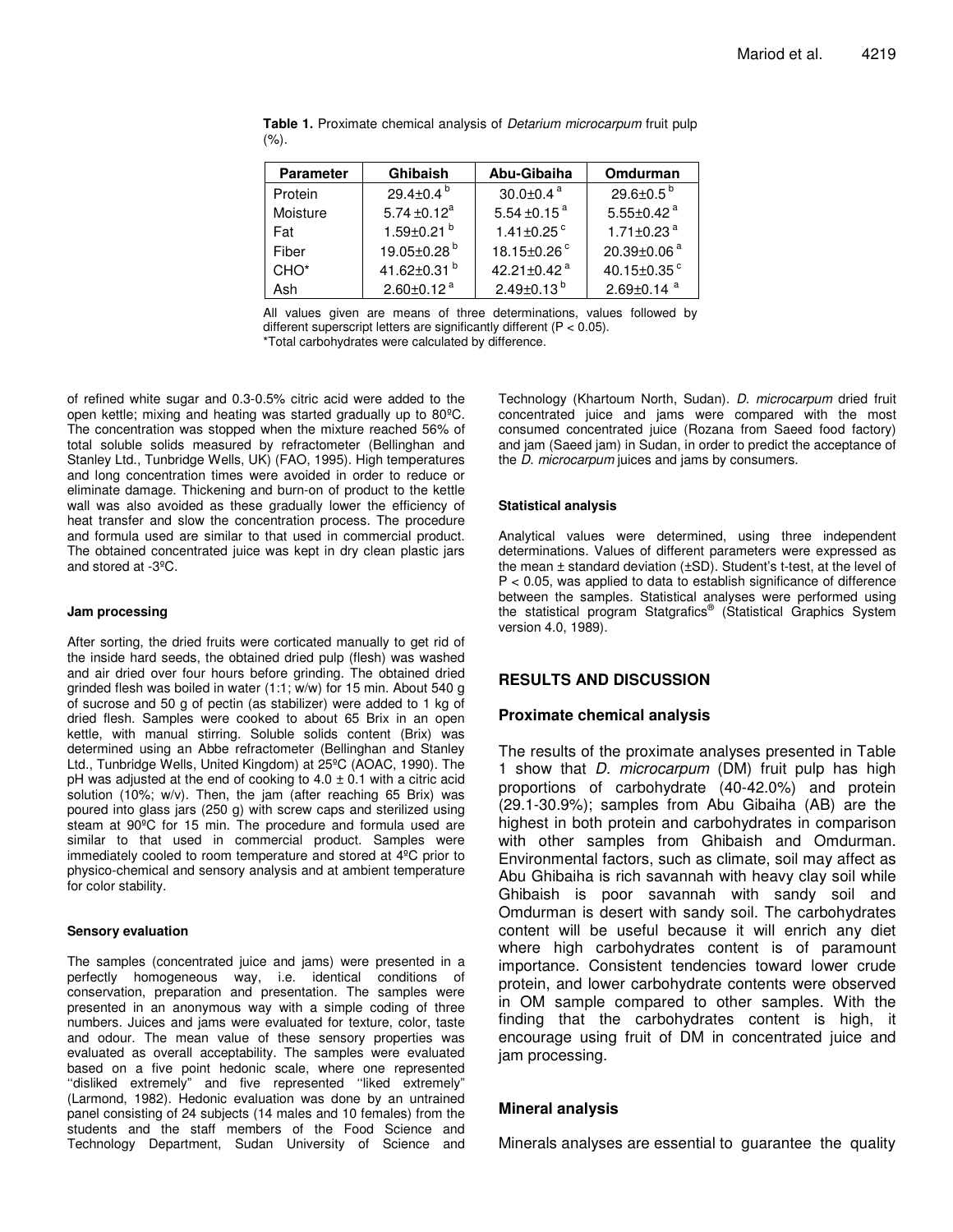| Parameter | Ghibaish         | Abu-Gibaiha      | Omdurman         |
|-----------|------------------|------------------|------------------|
| Κ         | 1463.25 ±0.52    | 1475.75±0.67     | 1453.75±0.62     |
| Nа        | 420.50±0.40      | 424.50±0.36      | 412.50±0.42      |
| Mg        | $12.20 \pm 0.12$ | 15.26±0.21       | $10.16 \pm 0.11$ |
| Cа        | 136.12±0.22      | 141.11±0.45      | 130.26±0.21      |
| Р         | 1.05±0.10        | 1.I7±0.11        | 1.09±0.11        |
| Fe        | $2.73 \pm 0.11$  | $3.22 \pm 0.13$  | $2.10+0.12$      |
| Zn        | $0.41 \pm 0.10$  | $0.44 + 0.12$    | $0.45 \pm 0.11$  |
| Cu        | $0.35 \pm 0.12$  | $0.43 + 0.12$    | $0.32 \pm 0.11$  |
| Mn        | $2.65 \pm 0.41$  | $2.75 \pm 0.32$  | $2.45 \pm 0.22$  |
| Co        | $2.71 \pm 0.21$  | $3.25 \pm 0.41$  | $2.65 \pm 0.41$  |
| ΑI        | $1.12 \pm 0.12$  | $1.00 + 0.11$    | $0.86 + 0.11$    |
| Cd        | $0.002 \pm 0.12$ | $0.001 \pm 0.11$ | $0.003 \pm 0.13$ |
| Ni        | $0.001 \pm 0.11$ | $0.00 + 0.00$    | $0.00 + 0.00$    |

**Table 2.** Minerals compositions of *Detarium microcarpum* fruit pulp (mg/100 g dry weight).

All determinations were carried out in triplicate and mean value ± standard deviation (SD) reported.

**Table 3.** Sensory properties of *Detarium microcarpum* juice compared to commercial rozana juice.

| <b>Product</b> | Texture                    | Color                    | <b>Taste</b>                 | Odor                         | <b>Overall acceptability</b>   |
|----------------|----------------------------|--------------------------|------------------------------|------------------------------|--------------------------------|
| Ghibaish       | $4.00\pm0.15^{\mathrm{a}}$ | $3.90\pm0.15$ $^{\rm a}$ | $3.53 \pm 0.41$ <sup>b</sup> | $4.10 \pm 0.41$ <sup>a</sup> | $3.65 \pm 0.43^\mathrm{a}$     |
| Abu-Gibaiha    | $4.26 + 0.02^{\circ}$      | $4.23 + 0.22^a$          | $3.92 + 0.41$ <sup>a</sup>   | $4.45 \pm 0.42$ <sup>a</sup> | $3.85{\pm}0.32^{\mathrm{a}}$   |
| Omdurman       | $3.13 + 0.08^{b}$          | $3.30 + 0.41^b$          | $3.11 \pm 0.25^{\circ}$      | $3.43{\pm}0.35^{\circ}$      | $3.12 + 0.12^{b}$              |
| <b>ROZ</b>     | $3.63 \pm 0.05^{\circ}$    | $3.70 \pm 0.51^{\circ}$  | $3.72 \pm 0.34^a$            | 3.37±0.45 <sup>b</sup>       | $3.40{\pm}0.4$ $^{\mathrm{b}}$ |

ROZ = Rozana reference concentrated juice.

All values given are means of three determinations. Values in the same column with different superscript letters are significantly different  $(P < 0.05)$ .

of any food product; ICP-MS allowed us to determine the content of 13 minerals, many of which are required in human diet. Table 2 summarizes the results of minerals analyses in DM three samples (AB, GH, and OM) with macro elements (K, Na, Mg and Ca) being the predominant elements. The three samples were signifycantly different  $(P < 0.05)$  in their macro element content. Concentrations of major elements K, Na, Mg and Ca were found to be higher in AB (1475.75, 424.5, 15.26 and 141.1 mg/100 g, respectively), followed by GH (1463.3, 420.5, 12.2, and 136.1, respectively) and OM (1453.7, 412.5, 10.1 and 130.3, respectively). The difference in soils may affect as Abu Ghibaiha is heavy clay soil which is rich in many elements while Ghibaish and Omdurman are sandy soil and poor in elements. This result was found to be less in amount than that reported by Umar et al. (2007) who found 1593.7, 438.5, 20.5, and 160.0 mg/100 g of samples in the pulp of Nigerian DM. Potassium was the most abundant element in the three samples of DM analyzed, which is a mineral essential to bone structure and function. The concentration of the minor elements Al, Pb Ni, Mn, Cd, Cu, Cr, Co and Fe levels were found at low levels, in the studied samples.

# **Sensory evaluation**

#### **Concentrated juice**

The dried fruit of DM was used to prepare a concentrated juice. Table 3 shows the sensory properties of DM concentrated juice compared to commercial Rozana juice. From this table it was clear that the juice made from AB sample received the highest score  $(P < 0.05)$  in texture, colour, taste, odour and over all panelist acceptability of 4.26, 4.23, 3.92, 4.45 and 3.85 (on a 5 point hedonic scale) respectively in comparison with Rozana juice and juice made of other samples. The juice made of GH came in the second rank followed by the juice made of OM. This suggests that the DM pulp could be suitable for concentrated juice processing, because texture, colour, taste, odour are the sensory parameters which are used by a consumer to evaluate concentrated juice.

# **Jam processed using DM pulp**

Sensory properties of DM jam compared to commercial